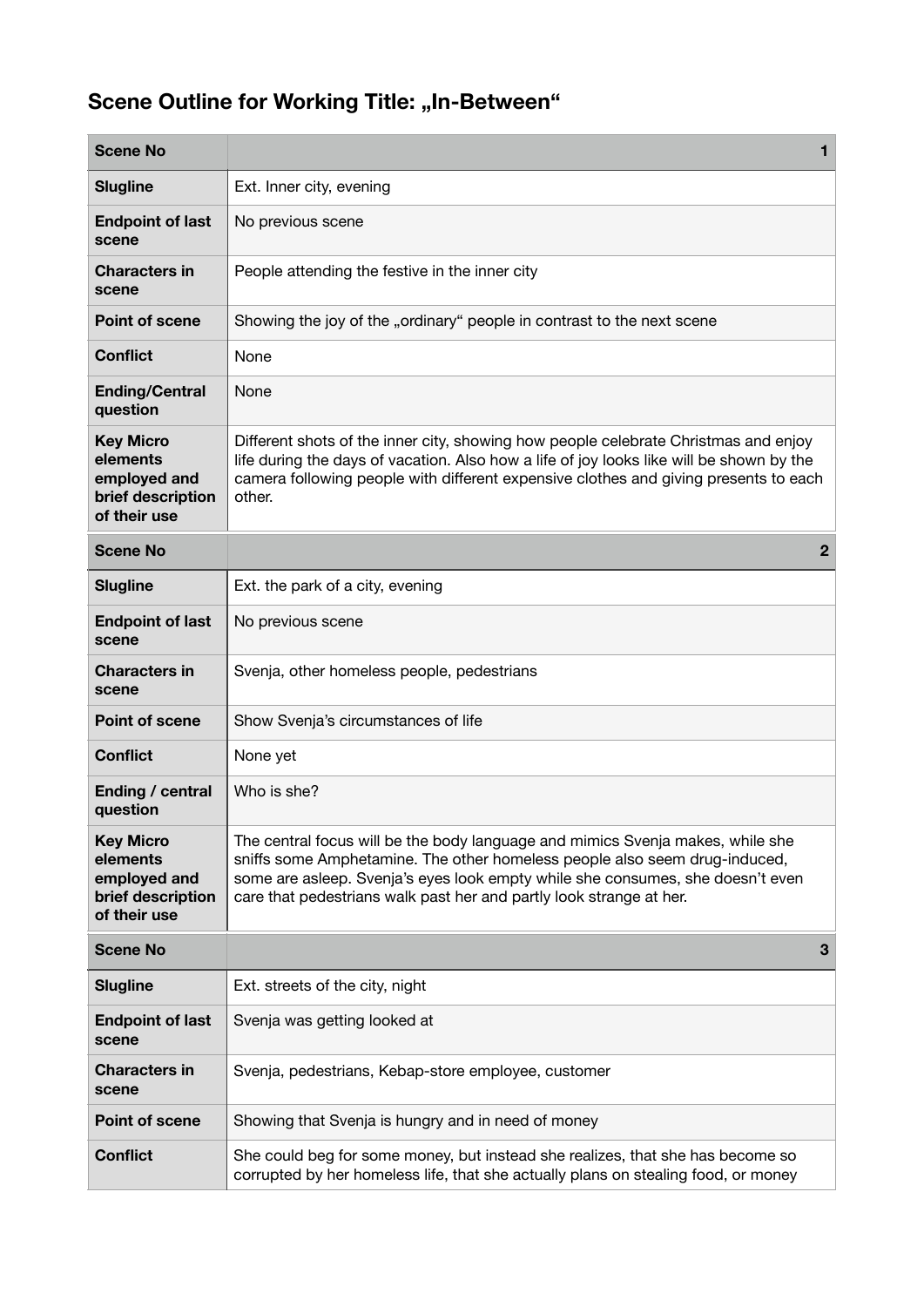| <b>Scene No</b>                                                   | 3                                                                                                                                                                                                                                                                                                                                                                                                                                                                                                                                                                                                                                                                                                                                                                                                                                                                                                                                                                                                                                                                                                                          |
|-------------------------------------------------------------------|----------------------------------------------------------------------------------------------------------------------------------------------------------------------------------------------------------------------------------------------------------------------------------------------------------------------------------------------------------------------------------------------------------------------------------------------------------------------------------------------------------------------------------------------------------------------------------------------------------------------------------------------------------------------------------------------------------------------------------------------------------------------------------------------------------------------------------------------------------------------------------------------------------------------------------------------------------------------------------------------------------------------------------------------------------------------------------------------------------------------------|
| <b>Ending / Central</b><br>question                               | What will she do next, now that getting food didn't work                                                                                                                                                                                                                                                                                                                                                                                                                                                                                                                                                                                                                                                                                                                                                                                                                                                                                                                                                                                                                                                                   |
| <b>Key Micro</b><br>elements<br>employed and<br>brief description | The camera will follow Svenja as she walks aimless through the streets, stimulated by<br>the Amphetamine, crushing her jaw decently. She stops in front of a Kebap store,<br>when she suddenly sees, that an employe puts a Kebap on the counter. She's<br>focused on the Kebap, no one seems to come for it. She goes towards it, planning to<br>just take it and then go away, when suddenly a man in front of her takes it and looks<br>at Svenja in a mean way.<br>This should show the spectator how Svenja feels about how she's being treated by<br>society.                                                                                                                                                                                                                                                                                                                                                                                                                                                                                                                                                        |
| <b>Scene No</b>                                                   | 4                                                                                                                                                                                                                                                                                                                                                                                                                                                                                                                                                                                                                                                                                                                                                                                                                                                                                                                                                                                                                                                                                                                          |
| <b>Slugline</b>                                                   | Ext. streets of the city, night                                                                                                                                                                                                                                                                                                                                                                                                                                                                                                                                                                                                                                                                                                                                                                                                                                                                                                                                                                                                                                                                                            |
| <b>Endpoint of the</b><br>last scene                              | Svenja looking back at the customer                                                                                                                                                                                                                                                                                                                                                                                                                                                                                                                                                                                                                                                                                                                                                                                                                                                                                                                                                                                                                                                                                        |
| <b>Characters in</b><br>scene                                     | Svenja, Matt, pedestrians                                                                                                                                                                                                                                                                                                                                                                                                                                                                                                                                                                                                                                                                                                                                                                                                                                                                                                                                                                                                                                                                                                  |
| <b>Point of scene</b>                                             | Both main characters meet each other                                                                                                                                                                                                                                                                                                                                                                                                                                                                                                                                                                                                                                                                                                                                                                                                                                                                                                                                                                                                                                                                                       |
| <b>Conflict</b>                                                   | Svenja tries to steal money from Matt, he realizes it                                                                                                                                                                                                                                                                                                                                                                                                                                                                                                                                                                                                                                                                                                                                                                                                                                                                                                                                                                                                                                                                      |
| <b>Ending / Central</b><br>question                               | What is Matt's intention with showing Svenja a magic trick and telling her a story from<br>his past                                                                                                                                                                                                                                                                                                                                                                                                                                                                                                                                                                                                                                                                                                                                                                                                                                                                                                                                                                                                                        |
| <b>Key Micro</b><br>elements<br>employed and<br>brief description | Svenja roams again the street without any goal. She then sees Matt, who is a<br>card magician, and who currently dismantles his installation (a table, with<br>cards on it, two chairs and a box with collected money). She sees the pot for<br>money in front of the installation and wants to steal some from it, when<br>suddenly Matt turns to her and sees what she tries to do. She puts the money<br>back, ashamed for a moment of what she has become. He tells her to stay a<br>moment for a magic trick, if she does so, he will give her some of his money,<br>if not she will get it anyways. She decides to stay and he pulls out a deck of<br>cards. While he mixes the cards he asks her some questions, what's her<br>name and what she's currently doing. She answers with Svenja and tells him<br>that she's currently vegetating waiting for whatever end. He tells her his name<br>and asks her to choose a card from the deck. She chooses a card, that will<br>later have a meaning for the plot. He mixes the deck again, her view is on the<br>cards. He begins to tell her a story from his life. |
| <b>Scene No</b>                                                   | 5                                                                                                                                                                                                                                                                                                                                                                                                                                                                                                                                                                                                                                                                                                                                                                                                                                                                                                                                                                                                                                                                                                                          |
| <b>Slugline</b>                                                   | Int. apartment of Matt, entrance, evening                                                                                                                                                                                                                                                                                                                                                                                                                                                                                                                                                                                                                                                                                                                                                                                                                                                                                                                                                                                                                                                                                  |
| <b>Endpoint of the</b><br>last scene                              | Svenja watching Matt mixing the cards, while he starts to tell the story                                                                                                                                                                                                                                                                                                                                                                                                                                                                                                                                                                                                                                                                                                                                                                                                                                                                                                                                                                                                                                                   |
| <b>Characters in</b><br>scene                                     | Matt                                                                                                                                                                                                                                                                                                                                                                                                                                                                                                                                                                                                                                                                                                                                                                                                                                                                                                                                                                                                                                                                                                                       |
| <b>Point of scene</b>                                             | Introduction of the setting of the Matt's story                                                                                                                                                                                                                                                                                                                                                                                                                                                                                                                                                                                                                                                                                                                                                                                                                                                                                                                                                                                                                                                                            |
| <b>Conflict</b>                                                   | None                                                                                                                                                                                                                                                                                                                                                                                                                                                                                                                                                                                                                                                                                                                                                                                                                                                                                                                                                                                                                                                                                                                       |
| <b>Ending / Central</b><br>question                               | Why does Matt tell this story                                                                                                                                                                                                                                                                                                                                                                                                                                                                                                                                                                                                                                                                                                                                                                                                                                                                                                                                                                                                                                                                                              |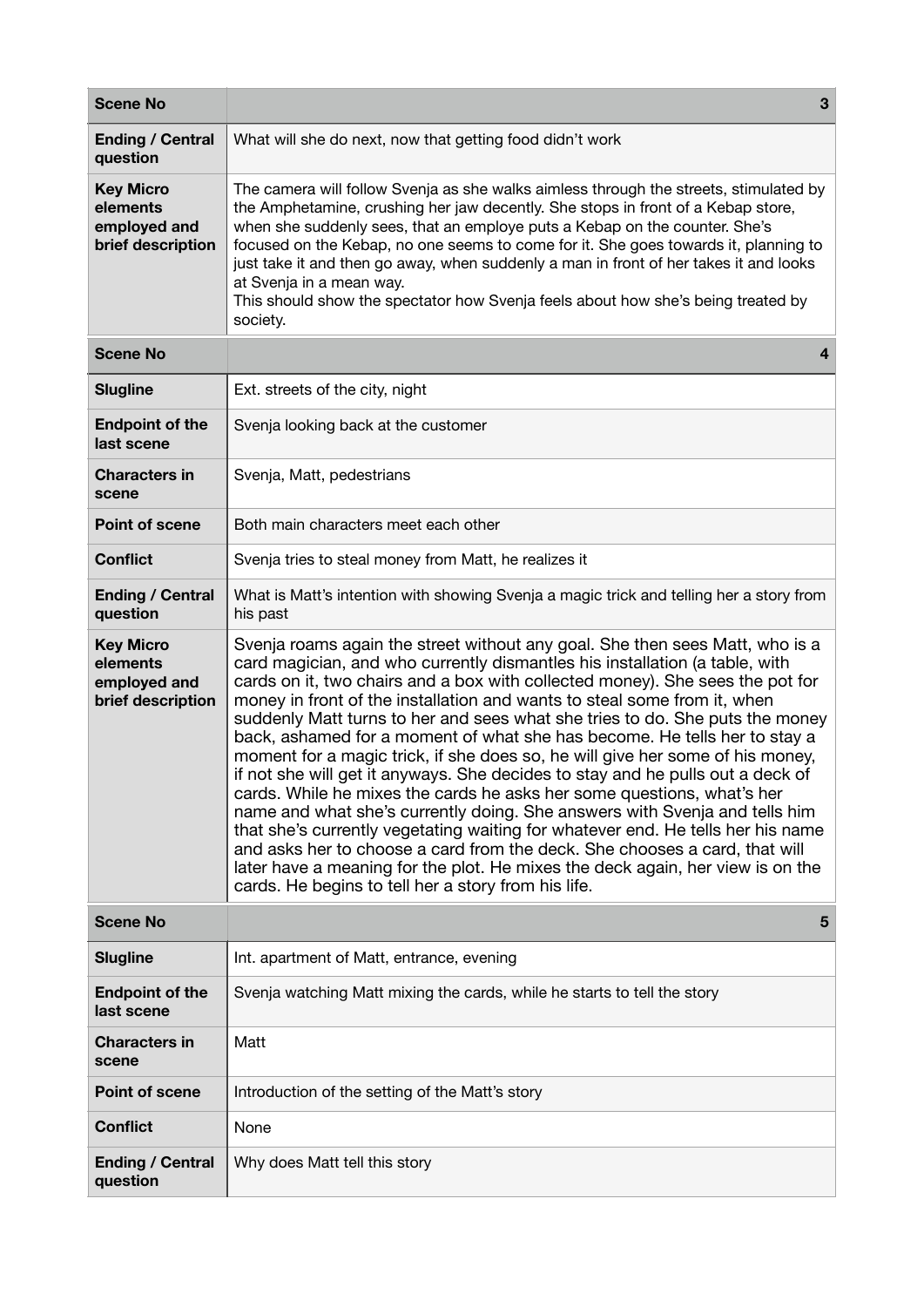| <b>Scene No</b>                                                   | 5                                                                                                                                                                                                                                                |
|-------------------------------------------------------------------|--------------------------------------------------------------------------------------------------------------------------------------------------------------------------------------------------------------------------------------------------|
| <b>Key Micro</b><br>elements<br>employed and<br>brief description | Matt comes home after a day at work as an employee at a car sales house. He puts<br>his jacket on a coat hook.                                                                                                                                   |
| <b>Scene No</b>                                                   | 6                                                                                                                                                                                                                                                |
| <b>Slugline</b>                                                   | Int. apartment of Matt, living room/sleeping room, evening                                                                                                                                                                                       |
| <b>Endpoint of the</b><br>last scene                              | Matt hanging his jacket on the coat hook                                                                                                                                                                                                         |
| <b>Characters in</b><br>scene                                     | Matt                                                                                                                                                                                                                                             |
| <b>Point of scene</b>                                             | The beginning of Matt's mental struggle                                                                                                                                                                                                          |
| <b>Conflict</b>                                                   | A rope following Matt                                                                                                                                                                                                                            |
| <b>Ending / Central</b><br>question                               | Why does Matt tell this story                                                                                                                                                                                                                    |
| <b>Key Micro</b><br>elements<br>employed and<br>brief description | He sits on his couch, switches on the TV and tries to relax. He hears how the door of<br>a wardrobe moves and he walks towards it. He finds a knotted rope hanging in the<br>door. He looks confused, takes the rope and throws it in the trash. |
| <b>Scene No</b>                                                   | 7                                                                                                                                                                                                                                                |
| <b>Slugline</b>                                                   | Int. Apartment of Matt, morning                                                                                                                                                                                                                  |
| <b>Endpoint of the</b><br>last scene                              | Matt throwing the rope away in the trash                                                                                                                                                                                                         |
| <b>Characters in</b><br>scene                                     | Matt                                                                                                                                                                                                                                             |
| <b>Point of scene</b>                                             | He develops suicidal thoughts                                                                                                                                                                                                                    |
| <b>Conflict</b>                                                   | The rope keeps on coming back                                                                                                                                                                                                                    |
| <b>Ending / Central</b><br>question                               | Why is there a mysterious rope                                                                                                                                                                                                                   |
| <b>Key Micro</b><br>elements<br>employed and<br>brief description | Matt wakes up. He sees, that the rope lies again in his field of sight. He gets<br>scared, takes the rope and throws it away again.<br>Using a Dutch Angle here, to create a distorted, "weird" look.                                            |
| <b>Scene</b>                                                      | 8                                                                                                                                                                                                                                                |
| <b>Slugline</b>                                                   | Int. Apartment of Matt                                                                                                                                                                                                                           |
| <b>Endpoint of the</b><br>last scene                              | Matt throwing the rope away in the trash                                                                                                                                                                                                         |
| <b>Characters in</b><br>scene                                     | Matt                                                                                                                                                                                                                                             |
| <b>Point of scene</b>                                             | The rope (suicidal thoughts) makes him afraid and it keeps on coming back, even if<br>he tires to get rid of it                                                                                                                                  |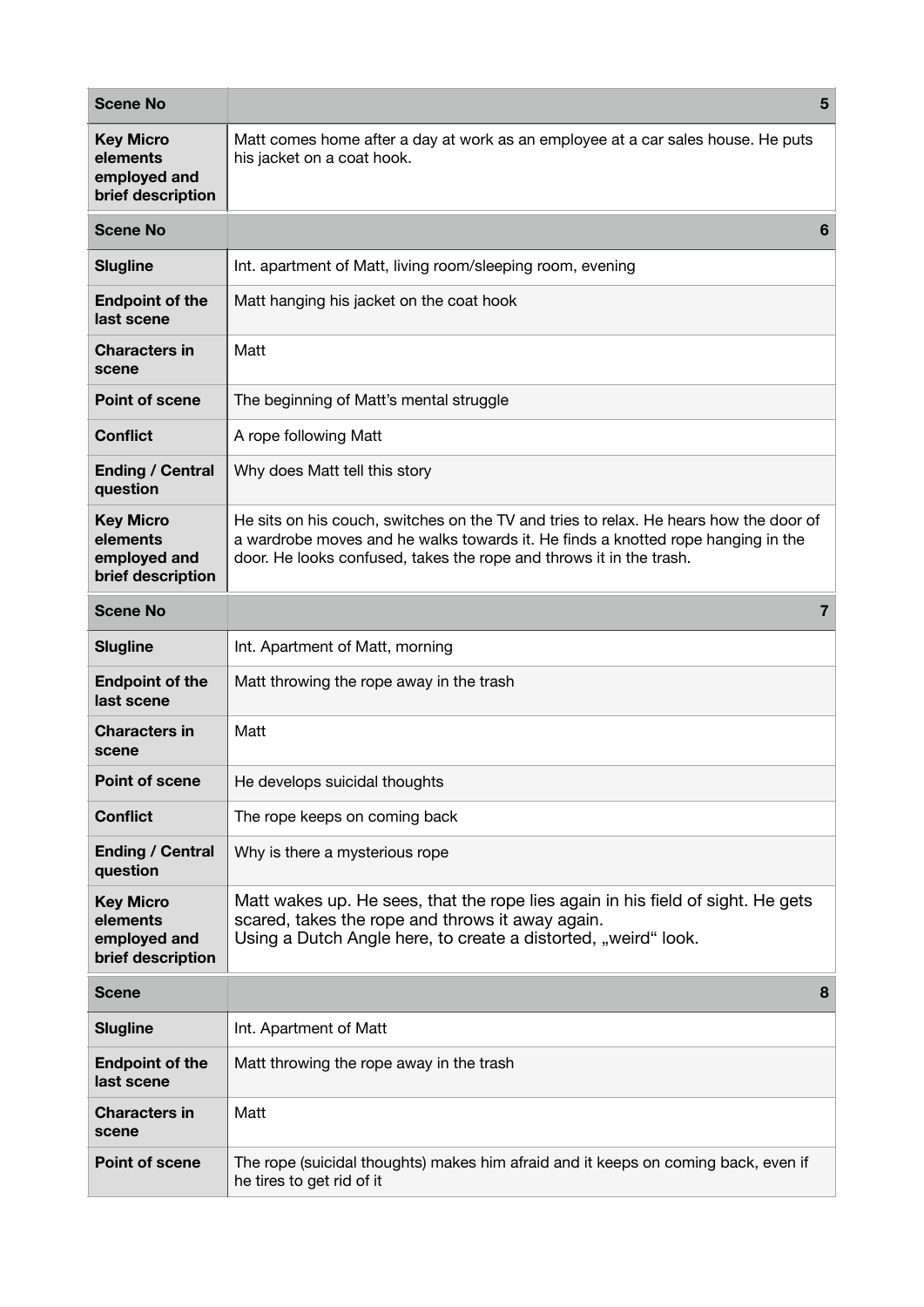| <b>Scene</b>                                                      | 8                                                                                                                                                                                                                                                                                                                                                                                                                                                                                                                                                                                                                                                                                                    |
|-------------------------------------------------------------------|------------------------------------------------------------------------------------------------------------------------------------------------------------------------------------------------------------------------------------------------------------------------------------------------------------------------------------------------------------------------------------------------------------------------------------------------------------------------------------------------------------------------------------------------------------------------------------------------------------------------------------------------------------------------------------------------------|
| <b>Conflict</b>                                                   | The rope is still there                                                                                                                                                                                                                                                                                                                                                                                                                                                                                                                                                                                                                                                                              |
| <b>Ending / Central</b><br>question                               | Is he going to do something about these thoughts, that tear him down?                                                                                                                                                                                                                                                                                                                                                                                                                                                                                                                                                                                                                                |
| <b>Key Micro</b><br>elements<br>employed and<br>brief description | Matt lies on the couch and watches an old horror show on TV. A time-lapse<br>sets in, where he's just vegetating there, not being able anymore to stand up.<br>He's starting to look scruffy over time and a lot of stuff starts to lay around.<br>From a certain point there are different warning lying around in the room, from<br>the electricity company, the gas company and even an eviction notice. While<br>the lapse continues there's also the rope always close to him. He tries to<br>consume drugs to get out of this state, but it doesn't help. The picture fades<br>more and more to grey. In the end the TV just shows a rushing on it and Matt<br>stares into it with empty eyes. |
| <b>Scene</b>                                                      | 9                                                                                                                                                                                                                                                                                                                                                                                                                                                                                                                                                                                                                                                                                                    |
| <b>Slugline</b>                                                   | Int. Apartment of Matt, morning                                                                                                                                                                                                                                                                                                                                                                                                                                                                                                                                                                                                                                                                      |
| <b>Endpoint of the</b><br>last scene                              | Matt stares with empty eyes                                                                                                                                                                                                                                                                                                                                                                                                                                                                                                                                                                                                                                                                          |
| <b>Characters in</b><br>scene                                     | Matt                                                                                                                                                                                                                                                                                                                                                                                                                                                                                                                                                                                                                                                                                                 |
| <b>Point of scene</b>                                             | The point, where Matt realizes, that something really needs to change, or otherwise<br>he will be dead                                                                                                                                                                                                                                                                                                                                                                                                                                                                                                                                                                                               |
| <b>Conflict</b>                                                   | Will Matt give up, or will he try to fight back his way in life                                                                                                                                                                                                                                                                                                                                                                                                                                                                                                                                                                                                                                      |
| <b>Ending / Central</b><br>question                               | He realizes that he has to find a way to enjoy life again, or it will be his end                                                                                                                                                                                                                                                                                                                                                                                                                                                                                                                                                                                                                     |
| <b>Key Micro</b><br>elements<br>employed and<br>brief description | He wakes up one morning, the whole image is flooded in red and the rope is<br>now around his neck. He screams inaudibly, while a sound of blood rushing<br>can be perceived. He grabs the rope and gets it away from his neck.                                                                                                                                                                                                                                                                                                                                                                                                                                                                       |
| <b>Scene</b>                                                      | 10                                                                                                                                                                                                                                                                                                                                                                                                                                                                                                                                                                                                                                                                                                   |
| <b>Slugline</b>                                                   | Int. Apartment of Matt                                                                                                                                                                                                                                                                                                                                                                                                                                                                                                                                                                                                                                                                               |
| <b>Endpoint of the</b><br>last scene                              | Matt takes the rope away from his neck                                                                                                                                                                                                                                                                                                                                                                                                                                                                                                                                                                                                                                                               |
| <b>Characters in</b><br>scene                                     | Matt                                                                                                                                                                                                                                                                                                                                                                                                                                                                                                                                                                                                                                                                                                 |
| <b>Point of scene</b>                                             | The point, where Matt realizes, that something really needs to change, or otherwise<br>he will be dead                                                                                                                                                                                                                                                                                                                                                                                                                                                                                                                                                                                               |
| <b>Conflict</b>                                                   | Will Matt give up, or will he try to fight back his way in life?                                                                                                                                                                                                                                                                                                                                                                                                                                                                                                                                                                                                                                     |
| <b>Ending / Central</b><br>question                               | Matt has to find back to himself and his will to live                                                                                                                                                                                                                                                                                                                                                                                                                                                                                                                                                                                                                                                |
| <b>Key Micro</b><br>elements<br>employed and<br>brief description | He stands in front of a desk and takes out an old deck of cards. From there<br>he is audible again as a narrator and tells about that magic, especially card<br>magic was always a passion for him when he was a small child and that's why<br>he thought that he might try it out again.                                                                                                                                                                                                                                                                                                                                                                                                            |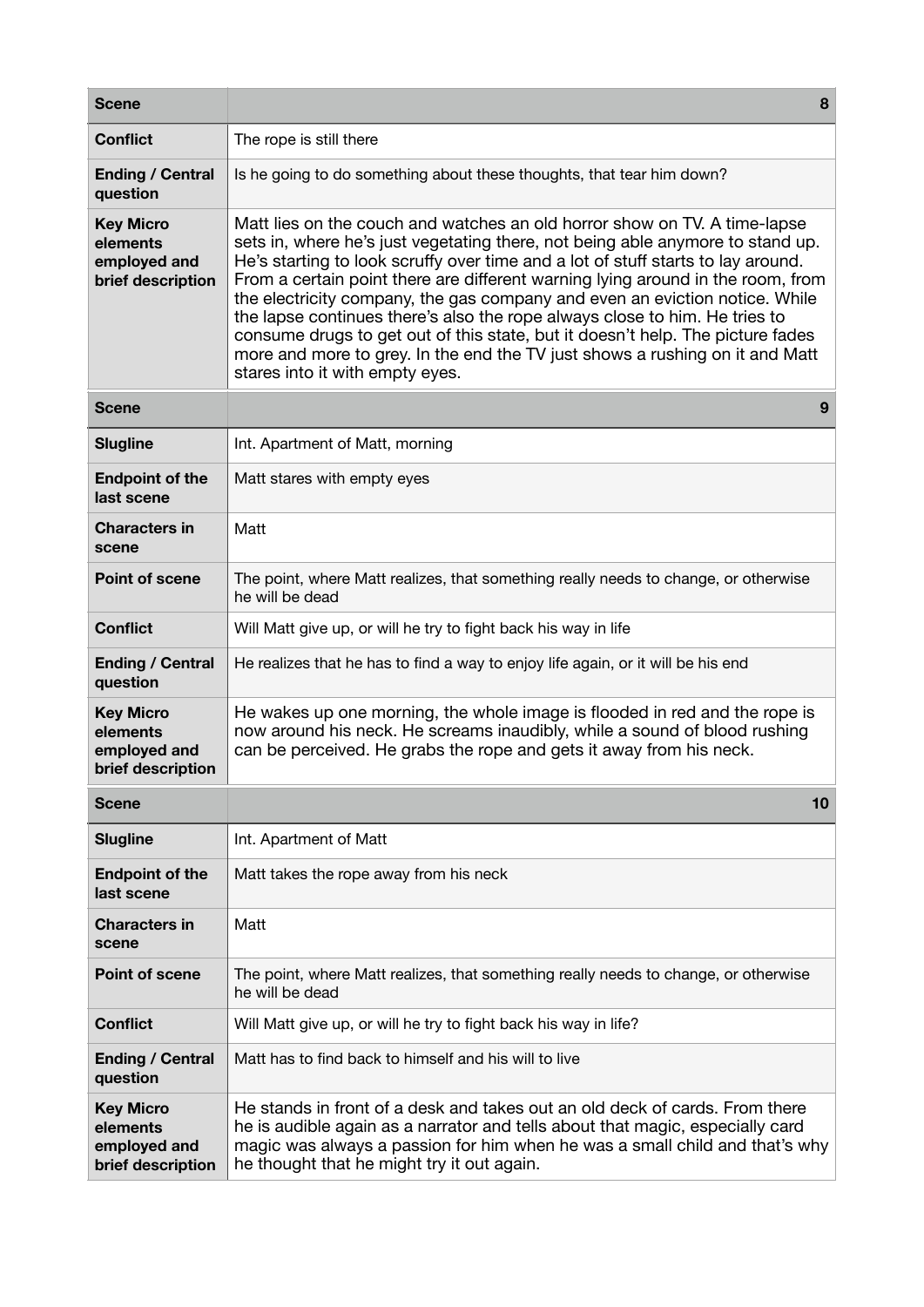| <b>Scene</b>                                                      | 11                                                                                                                                                                                                                                                                                                                                                                                                                                                                 |
|-------------------------------------------------------------------|--------------------------------------------------------------------------------------------------------------------------------------------------------------------------------------------------------------------------------------------------------------------------------------------------------------------------------------------------------------------------------------------------------------------------------------------------------------------|
| <b>Slugline</b>                                                   | Ext. Streets of the city, at the stall                                                                                                                                                                                                                                                                                                                                                                                                                             |
| <b>Endpoint of the</b><br>last scene                              | Matt taking out the deck of cards from the drawer                                                                                                                                                                                                                                                                                                                                                                                                                  |
| <b>Characters in</b><br>scene                                     | Svenja, Matt                                                                                                                                                                                                                                                                                                                                                                                                                                                       |
| <b>Point of scene</b>                                             | Resolution for Matt's current life situation                                                                                                                                                                                                                                                                                                                                                                                                                       |
| <b>Conflict</b>                                                   | None                                                                                                                                                                                                                                                                                                                                                                                                                                                               |
| <b>Ending / Central</b><br>question                               | Will Svenja be willing to tell a story from her life?                                                                                                                                                                                                                                                                                                                                                                                                              |
| <b>Key Micro</b><br>elements<br>employed and<br>brief description | Back to the scenery at the installation, where Matt told his story to Svenja.<br>She realizes that she totally immersed into his story, as the cards are already<br>on the table and he asks her to select any card, that she wants. She picks a<br>card and it is the card, that she saw before. Matt tells her that the card has a<br>certain semiotic meaning. She remembers a moment from her life, that had an<br>influence on her and she begins to tell it. |
| <b>Scene</b>                                                      | 12                                                                                                                                                                                                                                                                                                                                                                                                                                                                 |
| <b>Slugline</b>                                                   | Int. Homeless shelter, night                                                                                                                                                                                                                                                                                                                                                                                                                                       |
| <b>Endpoint of the</b><br>last scene                              | Svenja telling her story                                                                                                                                                                                                                                                                                                                                                                                                                                           |
| <b>Characters in</b><br>scene                                     | Svenja                                                                                                                                                                                                                                                                                                                                                                                                                                                             |
| <b>Point of scene</b>                                             | Svenja state of a horrific breakthrough                                                                                                                                                                                                                                                                                                                                                                                                                            |
| <b>Conflict</b>                                                   | Drug addiction                                                                                                                                                                                                                                                                                                                                                                                                                                                     |
| <b>Ending / Central</b><br>question                               | Svenja had to go through a horrific intense state of the so called "K-Hole". Can she<br>learn something from the things, that she saw?                                                                                                                                                                                                                                                                                                                             |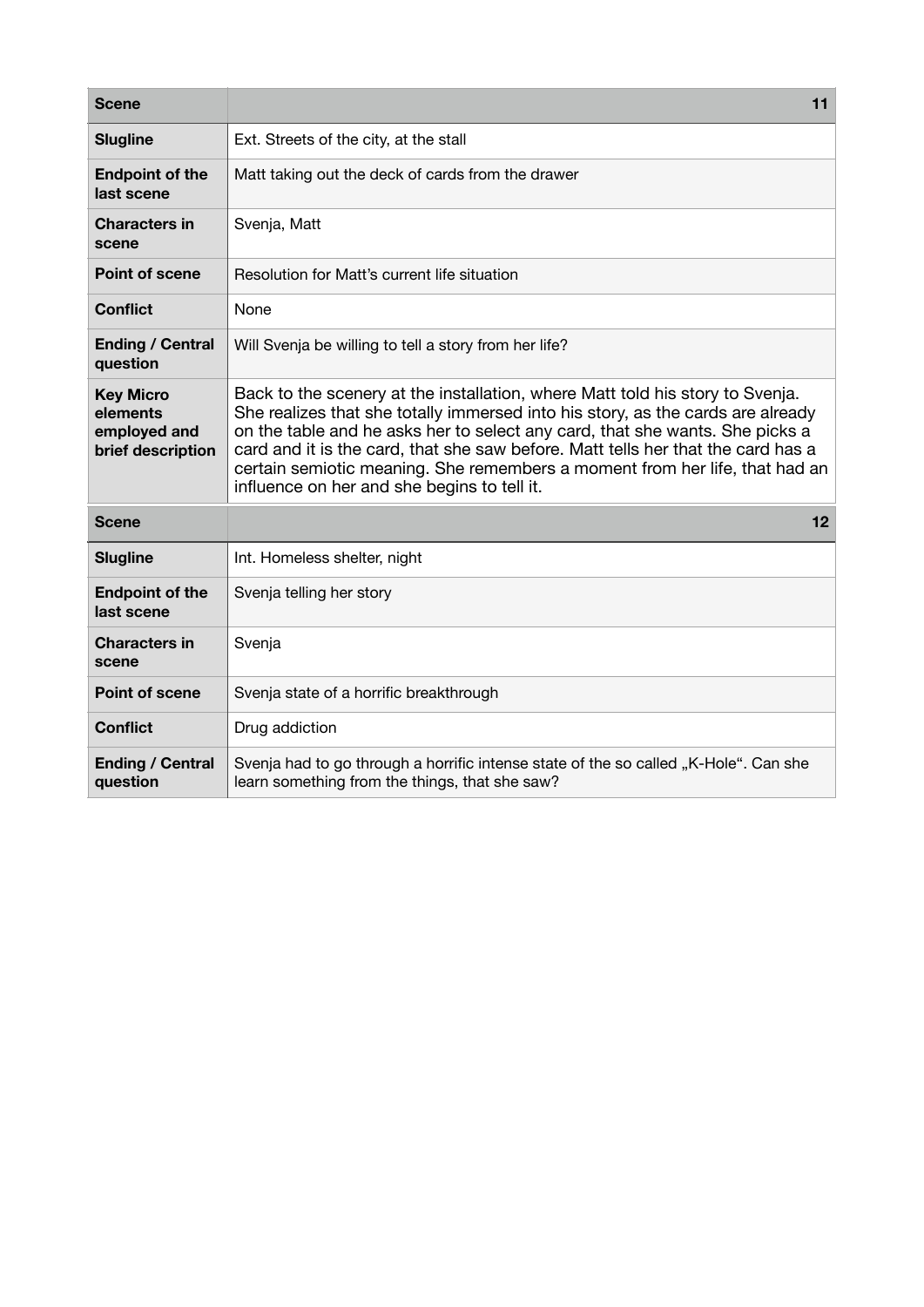| <b>Scene</b>                                                      | 12                                                                                                                                                                                                                                                                                                                                                                                                                                                                                                                                                                                                                                                                                                                                                                                                                                                                                                                                                                                                                                                                                                                                                                                                                                                                                                                                                                                                                                                                                                                                                                                                                                                                                                                                                                                                                                                                                                                                                                                                                                                                                                                                                                                                                                                                                                                                                                                                                                                                                                                                                                                                                                                                                                                                                                                                                                                                                      |
|-------------------------------------------------------------------|-----------------------------------------------------------------------------------------------------------------------------------------------------------------------------------------------------------------------------------------------------------------------------------------------------------------------------------------------------------------------------------------------------------------------------------------------------------------------------------------------------------------------------------------------------------------------------------------------------------------------------------------------------------------------------------------------------------------------------------------------------------------------------------------------------------------------------------------------------------------------------------------------------------------------------------------------------------------------------------------------------------------------------------------------------------------------------------------------------------------------------------------------------------------------------------------------------------------------------------------------------------------------------------------------------------------------------------------------------------------------------------------------------------------------------------------------------------------------------------------------------------------------------------------------------------------------------------------------------------------------------------------------------------------------------------------------------------------------------------------------------------------------------------------------------------------------------------------------------------------------------------------------------------------------------------------------------------------------------------------------------------------------------------------------------------------------------------------------------------------------------------------------------------------------------------------------------------------------------------------------------------------------------------------------------------------------------------------------------------------------------------------------------------------------------------------------------------------------------------------------------------------------------------------------------------------------------------------------------------------------------------------------------------------------------------------------------------------------------------------------------------------------------------------------------------------------------------------------------------------------------------------|
| <b>Key Micro</b><br>elements<br>employed and<br>brief description | Svenja opens the drawer from a desk. A bottle of cheap Vodka stands next to<br>her. There's a casket in the drawer, that she pulls out. She opens it and inside<br>are a baggy of Ketamine, and also a little baggy with weed. She closes her<br>door, and places a long line on the desk. She uses a drinking straw to sniff it.<br>She sniffs it in one try. Her voice as the narrator explains that she just wanted<br>to escape from the world, because it was awful, but on the other hand she<br>wanted to keep on living for the high, that were her only moments were she<br>felt like in heaven. After she sniffed the line she takes the Vodka bottle and<br>takes some sips from it. She exhales in a disgusted way, because she drank it<br>pure and then she lies on her bed. Her narrating voice explains: "That was the<br>day when I fell into the K-Hole". While she's on the bed the camera<br>movement starts to become dizzy, as the effect of the drug on her mind<br>increases. First the image starts to take on a Sepia-/golden look and she<br>starts to laugh in a relieved way. Suddenly a dark tone is audible and the<br>images start to become darker. The room starts to become more and more<br>distorted and an invisible force seems to press her harder into her bed. She<br>mourns in a frightened way, already unable to speak or to scream. The room<br>is now completely dark, with a slightly pulsating violet lightning. She begins to<br>see things, like eyes in the dark of a slightly opened wardrobe. She sees how<br>the tendrils of a plastic room plant start to grow as if they were in a time lapse<br>and also acoustic hallucinations kick in, as she believes to hear the plant<br>growing. She sees how the wardrobe opens itself and a dress from her looks<br>like a terrifying ghost girl. She turns her head away, hoping that if she ignores<br>it, it will go away. In the new direction of her sight she sees, that an armchair<br>now looks as if it was a specter, in German called "Nachtmahr". (A<br>"Nachtmahr" is a mystical creature, sometimes found in German literature,<br>that's most likely based upon the phenomenon of hallucinations perceived<br>during sleep paralysis, where humans thought to have seen a small demon<br>crawling onto their chest and thereby putting pressure on it.) Also a priest<br>seems to stand in her room, holding a crucifix in front of him, that has been<br>taped up and seemingly has been broken before. He stands in the darkest<br>corner of the room. When the violet light fades away and then fades in again,<br>the priest has suddenly the appearance of her mother.<br>The whole room suddenly becomes a dark tunnel towards more blackness.<br>Slightly overlayed on the image are galaxies and als supernovae that float<br>through space (the supernovae). |
| <b>Scene</b>                                                      | 13                                                                                                                                                                                                                                                                                                                                                                                                                                                                                                                                                                                                                                                                                                                                                                                                                                                                                                                                                                                                                                                                                                                                                                                                                                                                                                                                                                                                                                                                                                                                                                                                                                                                                                                                                                                                                                                                                                                                                                                                                                                                                                                                                                                                                                                                                                                                                                                                                                                                                                                                                                                                                                                                                                                                                                                                                                                                                      |
| <b>Slugline</b>                                                   | Ext. space                                                                                                                                                                                                                                                                                                                                                                                                                                                                                                                                                                                                                                                                                                                                                                                                                                                                                                                                                                                                                                                                                                                                                                                                                                                                                                                                                                                                                                                                                                                                                                                                                                                                                                                                                                                                                                                                                                                                                                                                                                                                                                                                                                                                                                                                                                                                                                                                                                                                                                                                                                                                                                                                                                                                                                                                                                                                              |
| <b>Endpoint of the</b><br>last scene                              | Svenja being torn into a dark tunnel                                                                                                                                                                                                                                                                                                                                                                                                                                                                                                                                                                                                                                                                                                                                                                                                                                                                                                                                                                                                                                                                                                                                                                                                                                                                                                                                                                                                                                                                                                                                                                                                                                                                                                                                                                                                                                                                                                                                                                                                                                                                                                                                                                                                                                                                                                                                                                                                                                                                                                                                                                                                                                                                                                                                                                                                                                                    |
| <b>Characters in</b><br>scene                                     | Svenja                                                                                                                                                                                                                                                                                                                                                                                                                                                                                                                                                                                                                                                                                                                                                                                                                                                                                                                                                                                                                                                                                                                                                                                                                                                                                                                                                                                                                                                                                                                                                                                                                                                                                                                                                                                                                                                                                                                                                                                                                                                                                                                                                                                                                                                                                                                                                                                                                                                                                                                                                                                                                                                                                                                                                                                                                                                                                  |
| <b>Point of scene</b>                                             | Peak of trip, mental breakthrough state                                                                                                                                                                                                                                                                                                                                                                                                                                                                                                                                                                                                                                                                                                                                                                                                                                                                                                                                                                                                                                                                                                                                                                                                                                                                                                                                                                                                                                                                                                                                                                                                                                                                                                                                                                                                                                                                                                                                                                                                                                                                                                                                                                                                                                                                                                                                                                                                                                                                                                                                                                                                                                                                                                                                                                                                                                                 |
| <b>Conflict</b>                                                   | Dissolution of Svenja's self                                                                                                                                                                                                                                                                                                                                                                                                                                                                                                                                                                                                                                                                                                                                                                                                                                                                                                                                                                                                                                                                                                                                                                                                                                                                                                                                                                                                                                                                                                                                                                                                                                                                                                                                                                                                                                                                                                                                                                                                                                                                                                                                                                                                                                                                                                                                                                                                                                                                                                                                                                                                                                                                                                                                                                                                                                                            |
| <b>Ending / Central</b><br>question                               | The birth of the entire universe in Svenja's head                                                                                                                                                                                                                                                                                                                                                                                                                                                                                                                                                                                                                                                                                                                                                                                                                                                                                                                                                                                                                                                                                                                                                                                                                                                                                                                                                                                                                                                                                                                                                                                                                                                                                                                                                                                                                                                                                                                                                                                                                                                                                                                                                                                                                                                                                                                                                                                                                                                                                                                                                                                                                                                                                                                                                                                                                                       |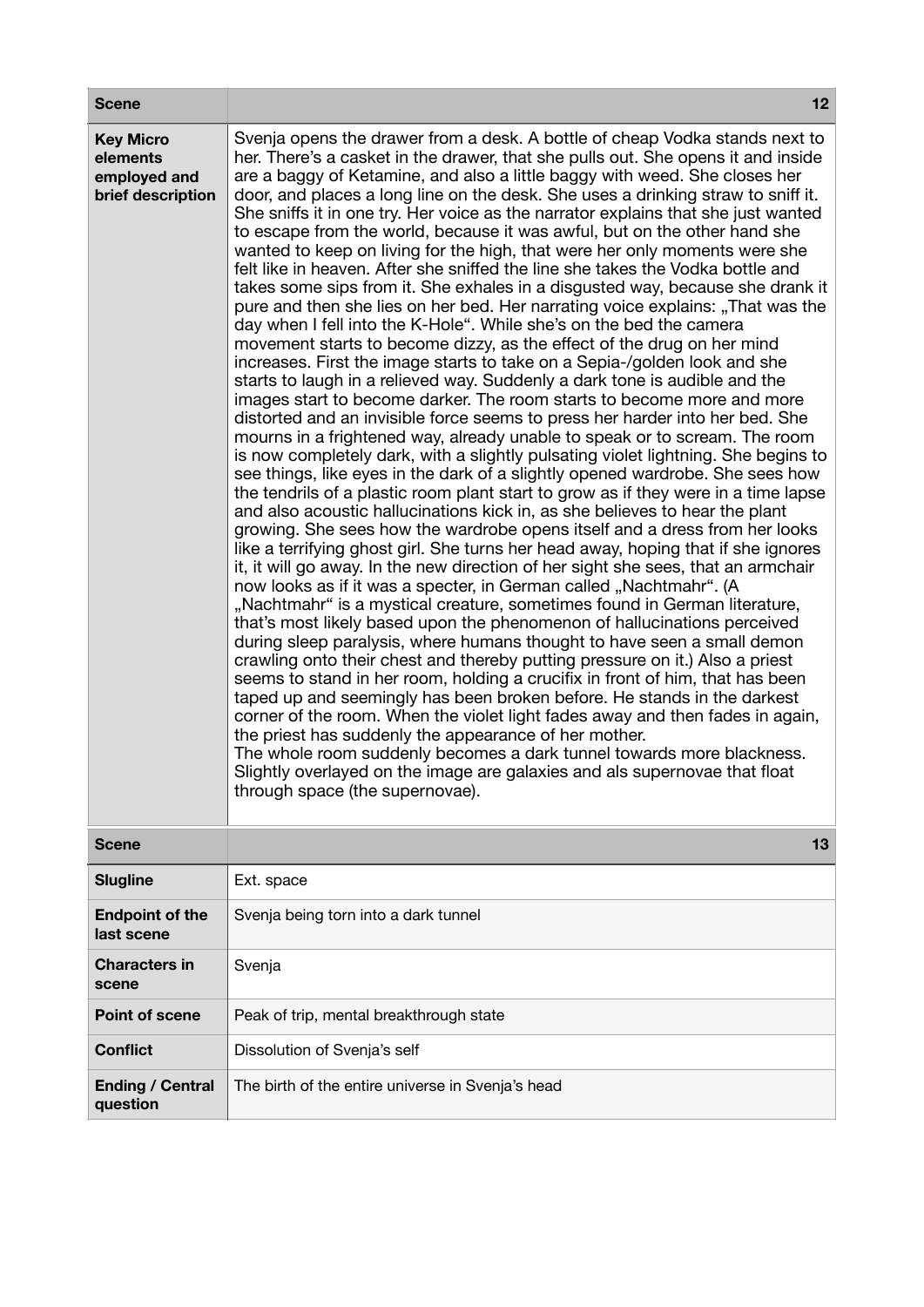| <b>Scene</b>                                                      | 13                                                                                                                                                                                                                                                                                                                                                                                                          |
|-------------------------------------------------------------------|-------------------------------------------------------------------------------------------------------------------------------------------------------------------------------------------------------------------------------------------------------------------------------------------------------------------------------------------------------------------------------------------------------------|
| <b>Key Micro</b><br>elements<br>employed and<br>brief description | She moves into the complete black and enters the so called psychedelic<br>mental state of the "ego death", where the perception of being oneself<br>completely dissolves. After that the image is completely black for a while. A<br>big bang happens and galaxies spread across the universe in a time lapse.<br>The entire universe is being dragged into her head.                                       |
| <b>Scene</b>                                                      | 14                                                                                                                                                                                                                                                                                                                                                                                                          |
| <b>Slugline</b>                                                   | Int. Homeless shelter, morning                                                                                                                                                                                                                                                                                                                                                                              |
| <b>Endpoint of the</b><br>last scene                              | Galaxies spreading across the galaxy in a time lapse                                                                                                                                                                                                                                                                                                                                                        |
| <b>Characters in</b><br>scene                                     | Svenja, homeless shelter aide                                                                                                                                                                                                                                                                                                                                                                               |
| <b>Point of scene</b>                                             | Resolution for trip scene                                                                                                                                                                                                                                                                                                                                                                                   |
| <b>Conflict</b>                                                   | Svenja's drugs were found                                                                                                                                                                                                                                                                                                                                                                                   |
| <b>Ending / Central</b><br>question                               | Did she learn from her experience?                                                                                                                                                                                                                                                                                                                                                                          |
| <b>Key Micro</b><br>elements<br>employed and<br>brief description | Svenja wakes up the next morning, all alone in her bed. She sits up and tries<br>to get any hold of what she perceived during the trip experience. An aide<br>stands in the door and tells her, that she has to leave, because they found the<br>bottles of alcohol, as well as the illegal stuff in her room. In that moment she<br>realizes that she was way too faded to hide her stuff during the high. |
| <b>Scene</b>                                                      | 15                                                                                                                                                                                                                                                                                                                                                                                                          |
| <b>Slugline</b>                                                   | Ext. streets of city, at the installation, night                                                                                                                                                                                                                                                                                                                                                            |
| <b>Endpoint of the</b><br>last scene                              | Svenja being told, that she has to leave the homeless shelter                                                                                                                                                                                                                                                                                                                                               |
| <b>Characters in</b><br>scene                                     | Svenja, Matt                                                                                                                                                                                                                                                                                                                                                                                                |
| <b>Point of scene</b>                                             | Resolution of the magic trick, finding sense in the encounter of both and the lecture<br>from both their stories                                                                                                                                                                                                                                                                                            |
| <b>Conflict</b>                                                   | Both realize, that their enemies used to be their past, now they're themselves their<br>biggest enemies and that they're not alone with their struggle to step back into life                                                                                                                                                                                                                               |
| <b>Ending / Central</b><br>question                               | They learn what their aim should be. Will they help each other out in the future?                                                                                                                                                                                                                                                                                                                           |